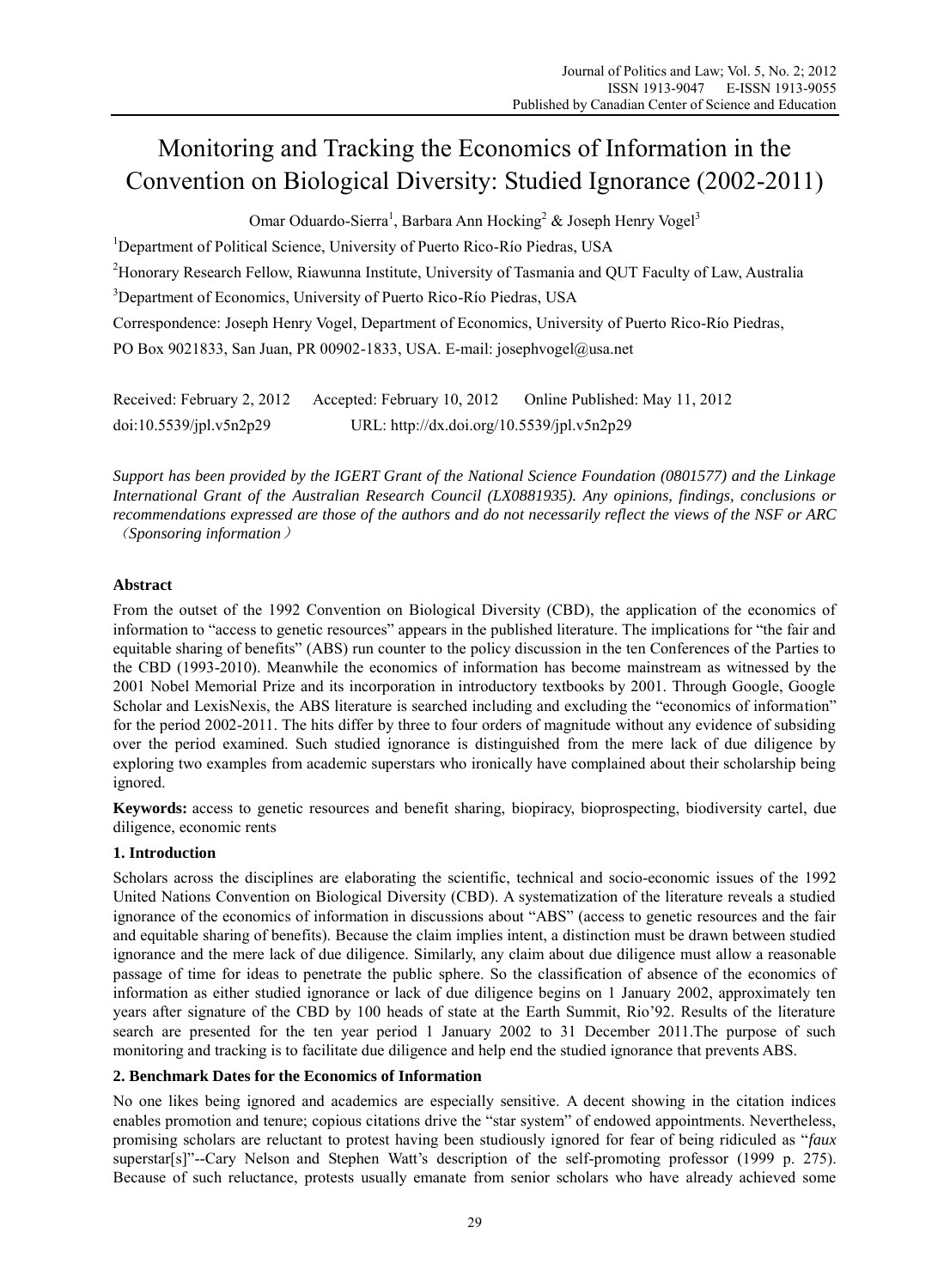stardom no matter how faint their luminosity. Any ridicule of the protesting scholar would backfire by raising awareness of the scholarship studiously ignored.

In the now landmark 1961 article "The Economics of Information," George J. Stigler, then a rising star, laments"[o]ne should hardly have to tell academicians that information is a valuable resource: knowledge is power. And yet it occupies a slum dwelling in the town of economics. Mostly it is ignored...." (p. 213). Twenty years later, Stigler would receive the 1982 Nobel Memorial Prize in Economics for his seminal studies on industrial structures with reference to the economics of information. A time lag almost three times as long can be inferred from the closing comment of Ronald Coase in his acceptance speech of the 1991 Prize "…it is a strange experience to be praised in my eighties for work I did in my twenties." Even with a Nobel Prize in hand, ideas can still be studiously ignored. Joseph E. Stiglitz, who won the 2001 Prize for the economics of asymmetric information, tells of his delight in 2008 upon discovering a pirated Chinese translation of his work "…being ignored is far worse than having one's property stolen, and I resolved that I would actually be much happier if they had stolen my intellectual property than if they had ignored me… researchers and academics want their ideas to be disseminated. They work quite hard, in fact, traveling all over the world to disseminate their ideas" (p. 1696). For the many path-breaking economists whose work still resides in "the slum dwelling of the town," the participle modifier "studied" to describe "ignorance" may seem pusillanimous. Herman Daly writes in the preface to the second edition of *Steady-State Economics* (1991) that the first edition (1977) was "aggressively ignored" (p.xii); not one economics journal bothered to review the book despite its favorable reception among biologists.

Studied ignorance is not peculiar to economists. In the autobiography *The Naturalist*, E.O. Wilson comments that gene-culture co-evolution--a sophisticated mathematical model co-authored with physicist Charles J. Lumsden (1981)--has "simply languished, mostly ignored by biologists and social scientists alike…[nevertheless] I do not doubt for an instant that its time will come" (1994, p. 353). By the clock of Coase, Daly or even Stigler, Wilson seems impatient indeed: only 13 years had lapsed and not 20, 24, or 60 plus. With some digging, we suspect many more examples of studied ignorance or its synonyms will surface (e.g., "intriguing silence" (Boyle, 1992)) along with a hint of resentment from the scholars so ignored. No doubt the most infuriating manifestation of studied ignorance is a trumpeted discovery of what--lo and behold--has already been discovered! For the scholar being sucked down the memory hole, the trick is "to stay discovered" as the mathematician Larry Schepp famously quipped (Kolata, 2006).

The award of the 2001 Nobel Memorial Prize for the economics of asymmetric information indicates that the larger research program, viz., the economics of information, will stay discovered for quite some time. In the sociology of science, the year 2001 marks the arrival of the Kuhnian stage of "normal science" (1962, pp. 35-42) where applications are done routinely without controversy. Nevertheless, the non-economist in the Conference of the Parties to (COP) to the CBD cannot be expected to navigate normal-science economics or even recognize it as such. The economics literature is just too vast, unwieldy and jargon-laden; the mathematics is also intimidating. In contrast, the bulk of the ABS literature is written in a legal prose that eschews not only math but even the percentage symbol. The prevalent approach is "very legalistic" according to Ronnie Vernooy and Manuel Ruiz (2012, p. 6) who have accompanied twenty years of ABS discussion. A casual observer of the COPs would estimate that lawyers outnumber economists by three orders of magnitude, i.e., a thousand fold. [Note 1] Is it "fair and equitable" to expect attorneys to plumb an unfathomable economics literature?

Stephen A. Marglin argues in *The Dismal Science* that economics-the-enterprise "is better characterized by the content of elementary texts than by what goes on at the frontiers of economic theory" (2008, p. 5). The truth of that statement is nothing new. Canonical textbooks have been nodes in policymaking ever since Alfred Marshall first published *Principles of Economics* in 1890. Because a year of introductory economics is foundational in legal or diplomacy education worldwide, it is quintessentially fair and equitable to expect lawyers and diplomats to be cognizant of concepts found in the first two hundred pages of an introductory text. When did the topic "economics of information" surface in, say, *ECONOMICS* by Samuelson and later co-authored by Nordhaus? As of 2010, the book is in its  $19<sup>th</sup>$ edition and has been translated into at least 21languages. [Note2]

A survey of the 19 editions of *ECONOMICS* shows that the economics of information appears as its own section for the first time in the 17<sup>th</sup>edition published in 2001. The aspect of the economics of information which holds the most relevance to the CBD is the asymmetric cost structure of creating and reproducing information. Samuelson and Nordhaus describe the asymmetry thus:

Information is expensive to produce but cheap to reproduce. To the extent that the rewards to invention are inappropriable, we would expect private research and development to be underfunded…special laws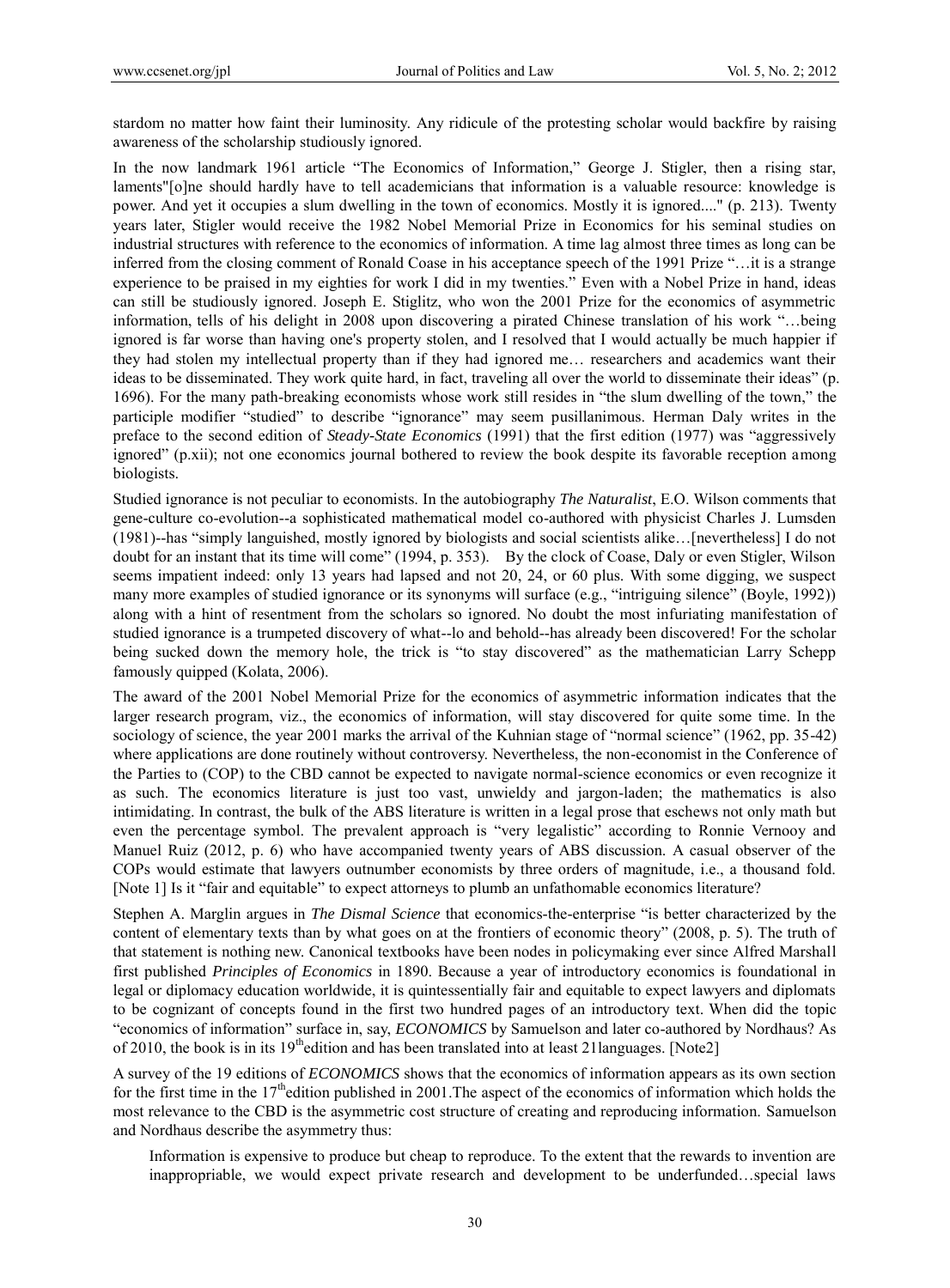governing patents [and so on]…create intellectual property rights. The purpose is to give the owner special protection against the material's being copied and used by others without compensation to the owner of the original creator…Why would governments actually *encourage* monopolies?...By creating property rights, governments encourage artists and inventors to invest time, effort, and money in the creative process (2005, p. 195).

Although legal education explores analogies, the lawyer and/or diplomat may be tempted to dismiss what they learned in a required course from another discipline. Even if we concede the pitiful state of economics education (Monaghan, 2003) and acknowledge its ideological bent (Berrett, 2012; Johnson 2012), the notion of asymmetric costs nevertheless enters elsewhere in the core curriculum of the lawyer and/or diplomat: Constitutional Law I & II. For example, Stiglitz cites Thomas Jefferson to make the point about negligible marginal costs: "that knowledge was like a candle: when one candle lights another it does not diminish the light of the first candle." To make the ancillary point about tremendous fixed costs, he then alludes to the US Constitution, ratified in 1787: "We not only tolerate… restricting the use of knowledge, which creates monopoly power, but we sanction it: it is part of our legal framework because we *hope* it will promote innovation" (2008).

The year 2002 marks one year since the Nobel Memorial Prize for the economics of asymmetric information and the first appearance of the economics of information as a section in *ECONOMICS*, ten years since the signing of the CBD, forty-one years since the publication of Stigler's landmark article and two hundred and fourteen years since the ratification of the US Constitution with Article 1 Section 8 Clause 8 "To promote the Progress of Science and useful Arts, by securing for limited Times to Authors and Inventors the exclusive Right to their respective Writings and Discoveries". In sum, the existence of the economics of information is preponderant. From 2002 onward, the lack of due diligence is not a credible explanation for failure to apply the economics of information in the CBD *once one recognizes genes as information*. Far more credible is opposition to the policy implied by the application of the economics of information, viz. the cartelization of biodiversity and associated traditional knowledge (Vogel, 1997a, 2007a; Vogel (ed.) 2000).

## **3. Benchmark Dates for Genes as Information**

As of 1 January 2012, a Google search reveals approximately 19 million hits for "genetic information" yet the term does not appear once in the CBD. By transitivity in the construction of the treaty language, "genetic resources" are "material" (Art. 2), which is exactly opposite to the immaterial nature of information. Was "genetic information" a little circulating concept circa 1992? The answer is so firmly negative that the question appears rhetorical. Francis Crick, co-discoverer of DNA, published the central dogma of molecular biology in *Nature* in 1970 and ever since "genetic information" has been ubiquitous in the literature along with related terms such as "copying" and "translation." Interestingly, the metaphor was not original to Crick. The general concept of information in heredity can be inferred in *What is Life?* published in 1944 where Erwin Schrödinger writes about "code-script" and "miniature code".

Well before the 1992 CBD, the recognition of genes as information was levering whole industries. The gene sequence repository "Genbank", maintained by the National Center for Biotechnology Information, grew exponentially since its launch in 1982 (US Department of Health and Human Services, 2008). With the genomic revolution of the 1980s, the word "bioinformatics" morphed in meaning to encompass the application of computer science to the management of biological data (BISTIC, 2000). Other neologisms emerged in the parlance of biotechnology that are tightly associated with information: genomics, proteomics, metabolomics, Barcoding (of Life) and biomimicry. And the list continues to grow with the emerging "omics" fields of studies (e.g., exomics, lipidomics, phenomics).

Did a synthesis of the economics of information and genetic information occur to anyone in the context of the CBD circa 1992? Like "genetic information," the answer is definitively affirmative. In 1992, the noted legal scholar Daniel Boyle published "A Theory of Law and Information: Copyright, Spleens, Blackmail, and Insider Trading" and opens with the salvo "It is hard, nowadays, to find a piece of futurology that *doesn't* say we are entering an information age." He refers specifically to "genetic information" twenty-two times and subtitles section IV "The Economics of Information". Although Boyle represents due diligence *par excellence* in synthesizing a diverse literature, he nevertheless stops short of applying the asymmetric cost structure of artificial information ("expensive to make and cheap to copy") to "genetic information" for what was still a "proposed treaty on genetic sovereignty". Joseph Henry Vogel did the application in *Privatisation as a Conservation Policy* published in 1992(a) and re-published in 1994(a) as *Genes for Sale*. Vogel reduces biodiversity first to "genetic information" and then to "natural information" (p. 38) thereby allowing for the phenotypic expressions (p.43) that are now associated with the word "biomimicry". Over the next twenty years,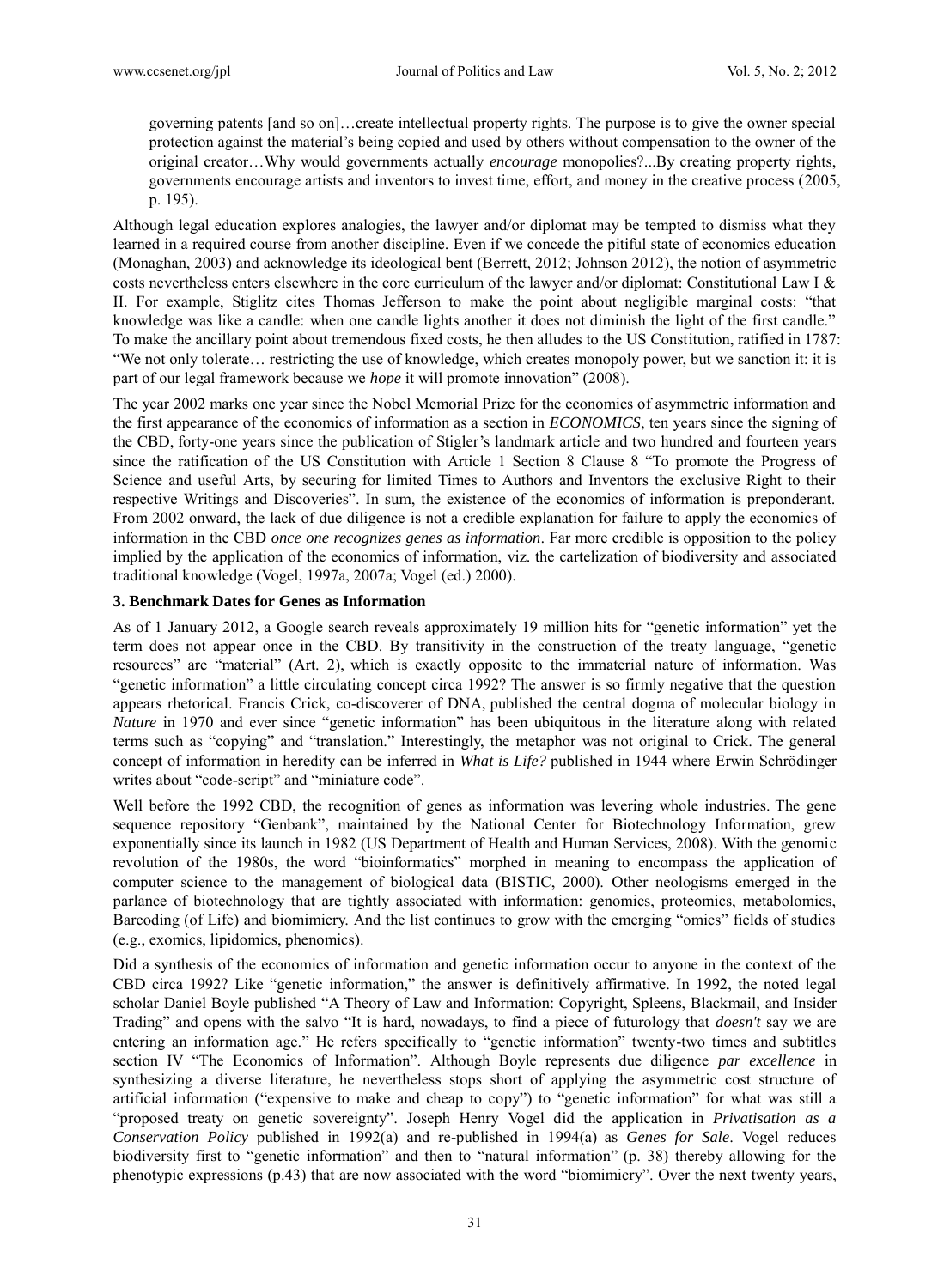Vogel and co-authors explored additional aspects of the economics of information applied to natural and the associated artificial information in both popular and refereed venues and in several languages, (Vogel, 1992b, 1994b, 1994c, 1995, 1997b, 1999, 2004, 2005, 2007b, 2008a, 2008b, 2012; Vogel (ed.) 2010, Vogel and Ingram, 1993; Vogel, Robles, Gomides and Muñíz, 2008; Vogel and Ruiz, 2010; Marrero-Girona and Vogel, 2012; Ruiz, Vogel and Zamudio, 2010; Vernooy et al., 2010).

An unambiguous policy implication emerges from the application of the economics of information to genetic information: cartelization of biodiversity eliminates free and easy-riding, the latter defined as "shoulder[ing] some of the cost [of habitat conservation] but...less than the average cost" (Vogel, 1994a, p. 29).

### **4. Methodology for Searches**

E.O. Wilson (1992, p. 280) estimates that one species goes extinct every 20 minutes. How much time should be allowed for "the economics of information" to enter the public debate about ABS? The previously cited lags of 60 plus, 24, and 20 years for economists, or even 13 years for biologists are absurd in the age of the internet. By Wilson's clock for extinction, such time lags translate into 1,576,800 plus, 630,720 and 525,600 extinct species. In light of instantaneous telecommunications and the urgency to settle ABS, a ten-year lapse (262,800 species extinct) is more than reasonable time for due diligence. We search the literature for the years 2002 to 2011which is also ten years after the signing of the 1992 CBD. Our search is for the *idea* of viewing genetic resources as information and applying the established economics of information to the question of ABS. Alas, search engines do not search ideas. They search words. Which combination of words is indicative of the salient implication of the economics of information for the CBD?

The "Convention on Biological Diversity" is also known as the "Convention on Biodiversity," the "Convention *of* Biodiversity" and the "Biodiversity Convention". Four names circulate to express the title of the convention. When the idea to search is abstract, the possibilities of expression are limited only by one's imagination. Without saying "economics of information" one can express its essential relevance through "asymmetric cost structure", "asymmetric costs", "high fixed costs and low marginal costs", "oligopoly", "oligopolization", "cartel", "cartelization" and so on. Not only will the mathematical product explode of all the synonyms but casting a broad net will also pick up false positives. For example, the policy implication from the economics of information for ABS is a payment of "rents" where "rent" is defined as the value above that which obtains in a purely competitive market. David Simpson et al. (1996, p. 167) have written about "rents" in the general context of bioprospecting without reflecting on how the asymmetric cost structure between access to genetic resources and the conservation of habitats impacts intellectual property rights. One would have to cull, article by article, such false positives.

It gets worse. The most problematic treaty language for the purpose of searches is "access to genetic resources" and "the fair and equitable sharing of the benefits." The phrase is so cumbersome that the vast majority of authors compress the phrase to "access to genetic resources and the sharing of benefits" or the more mellifluous "access to genetic resources and benefit sharing" (see Table 1 of Marrero-Girona and Vogel, 2012). The acronym "ABS" is of no help as it coincides with a common abbreviation for the word "abstract" as well as "American Bobtail Shorthair [cats]", "Australian Bureau of Statistics", "acrylonitrile butadiene styrene" and "anti-lock braking system". Fortunately, no matter how the idea of ABS is expressed, the words "benefits" and "sharing" must appear. So we use "benefits" and "sharing" as keywords *in lieu* of "access to genetic resources" and "the fair and equitable sharing of benefits" (Graphs 1 and 2).

Recognition of genes as information is best captured by "genetic information" (Graphs 3 and 4). Such recognition can also be inferred in the many words associated with "genomics", viz., "proteomics", "metabolomics", "Barcode of Life", etc. Although it is possible that someone writes about "genomics" without referring to "genetic information", it seems unlikely that one writes about "proteomics", etc. without referring to "genomics". Therefore, we limit the searches to just "genetic information" or "genomics" in the string of keywords (Graphs 5 and 6).

Mention of genomics in a text about ABS is evidence *prima facie* that the author(s) perceive genes as information. We contend that failure to mention the implications of the economics of information is studied ignorance.

## **5. Hits in Google, Google Scholar and LexisNexis**

In "The Research Bust", Mark Bauerlein (2011) laments the paucity of citations from search engines: "these are blunt, partial instruments, and a full assessment requires qualitative judgments. But they do initiate a process that is necessary at a time of scarce resources" (p. B4).We agree wholeheartedly. A full assessment of the global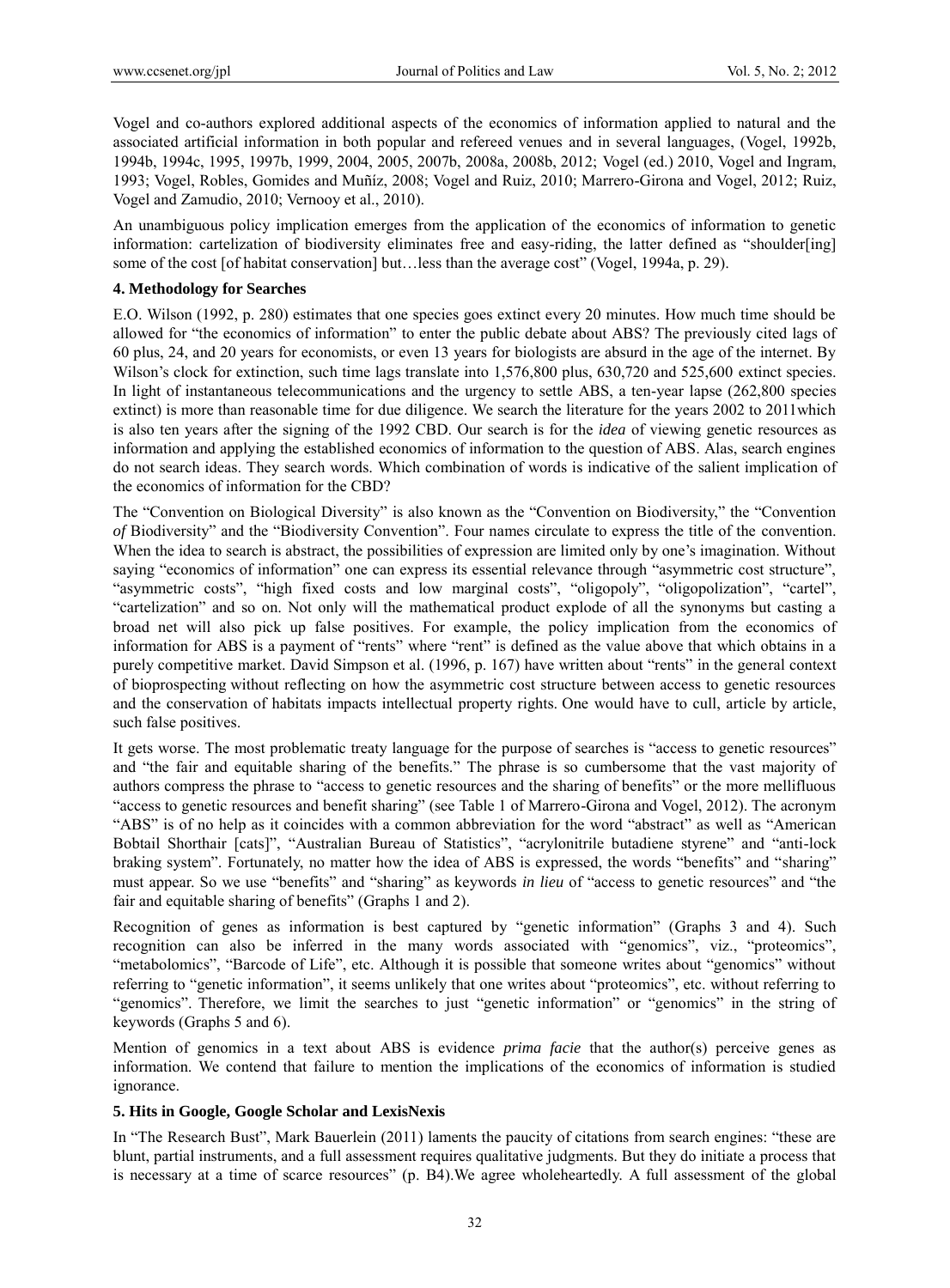literature on the "economics of information" as applied to ABS would require qualitative judgments of thousands of hits and be beyond our scarce resources. Moreover, the exercise is not necessary inasmuch as our aim is simply to initiate a process about the studied ignorance of the "economics of information" in the ABS discussion. By comparing the hits from the three search engines for the inclusion and exclusion of the "economics of information", we take stock. Because "[m]ost law-review and journal articles are infrequently cited" (Edwoof, 2012) we expect the fewest hits from LexisNexis; because the general "Google" goes beyond a "discourse among experts" (Lopez, 2012), we expect many more hits from "Google" than from "Google Scholar". The results wildly outstrip our low expectations and are presented in coded bar diagrams to facilitate comparisons (see Graphs  $1 - 6$ ).

#### **6. Numbers** *vs.* **Narratives**

"A search engine works by sending out a spider to fetch as many documents as possible" (Webopedia.com, 2012). As the definition makes clear, the resulting indices from search engines are not 100% accurate. For example, "The Economics of Information, Studiously Ignored in the Nagoya Protocol on Access and Benefit Sharing" (Vogel, et al. 2011) incorporates all of the keywords of Search 1 in Table 1 but the article does not appear in Google Scholar despite open-access of *Law Environmental and Development Journal*. However, the article does register in Google and LexisNexis. Even if the engines are imprecise by two orders of magnitude, i.e., a factor of a hundred, the evidence is still overwhelming: "the economics of information" is almost completely ignored in the discussion of ABS (Graph 1). When "the economics of information" is excluded, hits soar between 10,000 and 90,000 per year in Google and between 1000 and 1500 in Google Scholar (Graph 2). The hits in LexisNexis are so low that they visually disappear in the bar diagrams. Despite the imprecision of such searches, we agree with Bauerlein that engines provide "a significant indicator of a deep kind of academic reception" (2012 p. B23).We see no steady increase in the bar diagrams for the economics of information as we track the ten year period beginning 1 January 2002 and ending 31 December 2011.

Numbers about due diligence and studied ignorance may not persuade as effectively as an anecdote or two. Scientists generally berate anecdotes for committing the fallacy of small sample size (hasty generalization). However, the "norm in scholarship" is "highly skewed [with] long tailed distributions of citations" (Brown, 2012, p. B22), which integrates with the general theme of Robert H. Frank's *The Winner-Take-All Society: Why the Few at the Top Get So Much More Than the Rest of Us* (1995). We have selected two narratives from veritable superstars so extreme in studied ignorance or lack of due diligence that the keywords of Graphs 1-6 would not pick up either text. The passages are drawn from *The Future of Life* by E.O. Wilson (2002) and "Economic Foundations of Intellectual Property Rights [IPRs]" by Joseph E. Stiglitz (2008), which register, respectively 714 and 49 hits in Google Scholar as of January 2012.

Stiglitz writes of "ambivalent feelings about intellectual property" (2007 p. 1695) and reflects on "biopiracy" defined as "the patenting of drugs and other products based on traditional knowledge"(p. 1704). He advocates a balancing of rights, which is a common position in the literature (see, May, 2010). However, Stiglitz fails to perceive imbalance between monopoly IPRs over artificial information and unbridled competition over natural information. Why wasn't the asymmetry apparent?

A clue exists in unpacking the following sentence: "This is not, of course, just a matter of TRIPS [Trade Related Intellectual Property Rights], but also of the Biodiversity Convention--the United States has refused to sign the convention that was intended to provide some protection for their biodiversity largely because the drug companies do not want to pay for the use of genetic materials obtained from developing countries" (p. 1719). Error #1: The Convention on Biological Diversity is indeed a biodiversity convention but should only be so identified in lower case. Error #2: on 4 June 1993 the then newly-elected President William J. Clinton signed the CBD. Error #3: drug companies routinely paid--before the CBD--for the use of genetic materials obtained from developing countries (ten Kate and Laird, 1999, p.68). Error #4: "genetic resources" is the common expression for the object of access and not "genetic materials." A plausible assertion that corrects Errors #3 and #4 would be "the drug companies do not want to pay [a rent] for [natural information] obtained from developing countries".

Stiglitz has no reason whatsoever to studiously ignore the economics of information. As a 2001 Nobel Memorial Laureate for the economics of asymmetric information, he has every reason to weigh in the ABS debate. So, the fact that he (1) misnames the 1992 Convention on Biological Diversity, (2) does not mention once ABS or its synonyms, (3) refers to genetic resources as genetic material,(4) confuses signature of the treaty with ratification and (5) conflates payment for genetic material with economic rents for genetic resources, indicates a shocking lack of due diligence. Unawareness that genes are information seems to be the cause. In a footnote, Stiglitz marvels "I am always astounded by differences in what people know about" (p. 1709).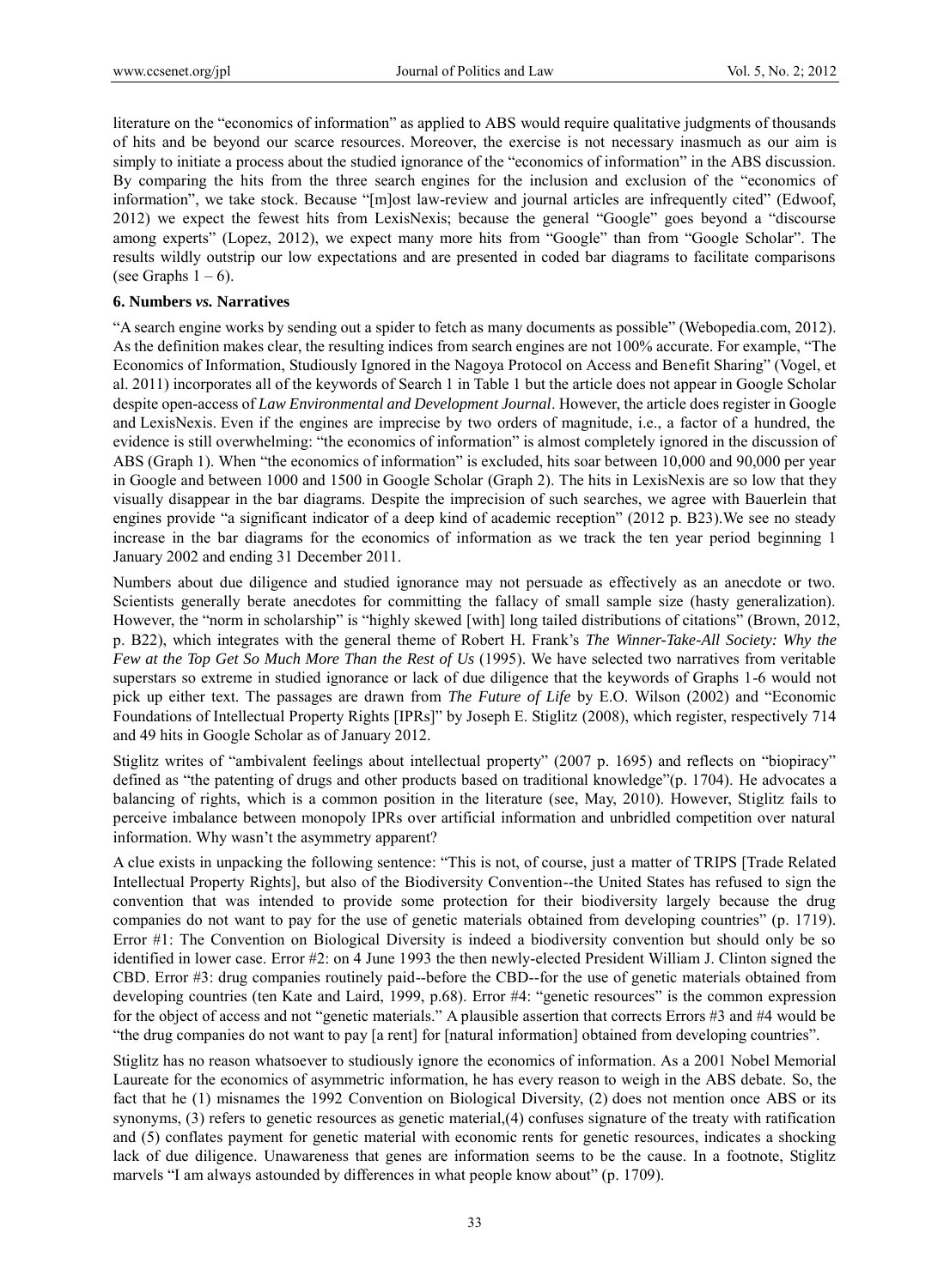Oh that we could dismiss *The Future of Life* as simply a lack of due diligence! Careful reasoning exudes from every page and twenty pages of endnotes reveal painstaking research. To extoll bioprospecting as a source for funding conservation, Wilson describes a poisonous dart frog (*Epipedobates tricolor*) that has led to promising drug discovery (pp. 121-123). Although Wilson cites the CBD elsewhere (p. 165), he does not cite it in the context of *E. tricolor*. Consequently he also does not cite ABS which is a principle objective of the CBD. How could one painstakingly research *E. tricolor* without being bombarded with ABS? Rightly or wrongly, the physical removal of specimens of *E. tricolor* from Ecuador has become emblematic of biopiracy (Bravo and Gallardo, 1998; for a comprehensive review, see Angerer 2011). As of January 2012, "biopiracy" and "dart frog" generates 1.3 million hits in Google. For Google Scholar, the book *Biopiracy* (Shiva, 1997) scores some 940 hits and by comparison, *The Future of Life*, 714.

Wilson writes that "bioprospecting can serve both mainstream economics and conservation when done on a firm contractual basis" (p. 127). As previously argued, by 2001 the economics of information *was* "mainstream economics". The implication from the asymmetric cost structure of information is diametrically opposite Wilson's assertion: conservation is ill served "when [bioprospecting is] done on a firm [bilateral] contractual basis" as rents are eliminated through competition. Nevertheless, Wilson implies that rents for the transnationals are OK: "of equal importance to the pharmaceutical companies, these analogs [to the natural prototypes] can be patented" (p. 120). Any aficionado of Wilson will start to dismay. "In 1998 Diversa Corporation signed on with Yellowstone National Park to continue bioprospecting the hot springs for biochemicals from thermophile microbes. Diversa pays the park \$20,000 yearly to collect the organism for study, and *a fraction of the profits* generated by commercial development" (italics ours, p. 127). The fraction is undisclosed and a similar circumlocution appears on the next page with respect to GlaxoWellcome: "with *part of the profits* pledged to the support of Brazilian science" (italics ours, p. 128). Undisclosed fractions or parts can become infinitesimally small. Wilson goes on to say how the funds will be earmarked to "promote conservation of the unique microbes and their habitat, as well as for basic scientific research and public education" (p. 127), even though "most economists…have been skeptical about earmarking…in general, it has not worked very well" (McCleary, 1991, p. 81).

Wilson entitles Chapter Five "How Much is the Biosphere Worth? (p. 103-128) and even uses the phrase "genetic information" (p. 132). Why then his studied ignorance of the economics of information? The facile answer would be that Wilson serves on the "International Advisory Board" of the National Institute of Biodiversity (INBio) of Costa Rica which "search[es] for new pharmaceuticals in Costa Rica's rainforests and other natural habitats" (p. 127). Any brooking of the economics of information calls into question the correctness of INBio to negotiate bilaterally (Vogel, 1997a). However, we do not believe that the facile answer is correct. Biopiracy is derogatory and frames the scientist as villain in the narrative (Marrero-Girona and Vogel, 2012; Lakoff 2008). Scientist as hero freely associates with Wilson's hope "that the problem [viz., sustainability] can be solved" (p. 189). So, by ignoring ABS, Wilson can ignore biopiracy and detour the neural pathway to cynicism.

## **7. Conclusion**

Trillion-dollar mistakes such as the weapons of mass destruction and financial derivatives were duly warned and studiously ignored. One thinks of the meticulous work of Hans Blix and Nouriel Roubini. The absence of the economics of information in the ABS discussions integrates with such recent history-in-the-making. We have monitored and tracked the economics of information in the published literature about the CBD. The results are overwhelming: studied ignorance for the years 2002-2011 is on a scale of three orders of magnitude in Google Scholar and four in Google. In other words, for every text that cites the economics of information, 1000 to 10,000 articles do not.

In *Consilience,* Wilson comments that "science needs the intuition and metaphorical powers of the arts" (1998, p. 210). English playwright, novelist, and short story writer W. Somerset Maugham wrote "[just] as nothing is more dead than a love that has burnt itself out, so no subject is less interesting to an author than one upon which he has said his say" (1968, p. ix). The Earth Summit convened in June 1992 and launched the CBD which was ratified the following year. From the beginning, the policy implications of the economics of information for ABS were articulated over and over again: users in biotechnology should pay an economic rent to the countries of origin. Having had their say, one would think that the advocates of the economics of information would heed Maugham's advice and move on to other subjects that are more interesting. Yet many will persist simply because mass extinction persists, mercilessly. One can only hope that this first installment of monitoring and tracking helps to make it the last.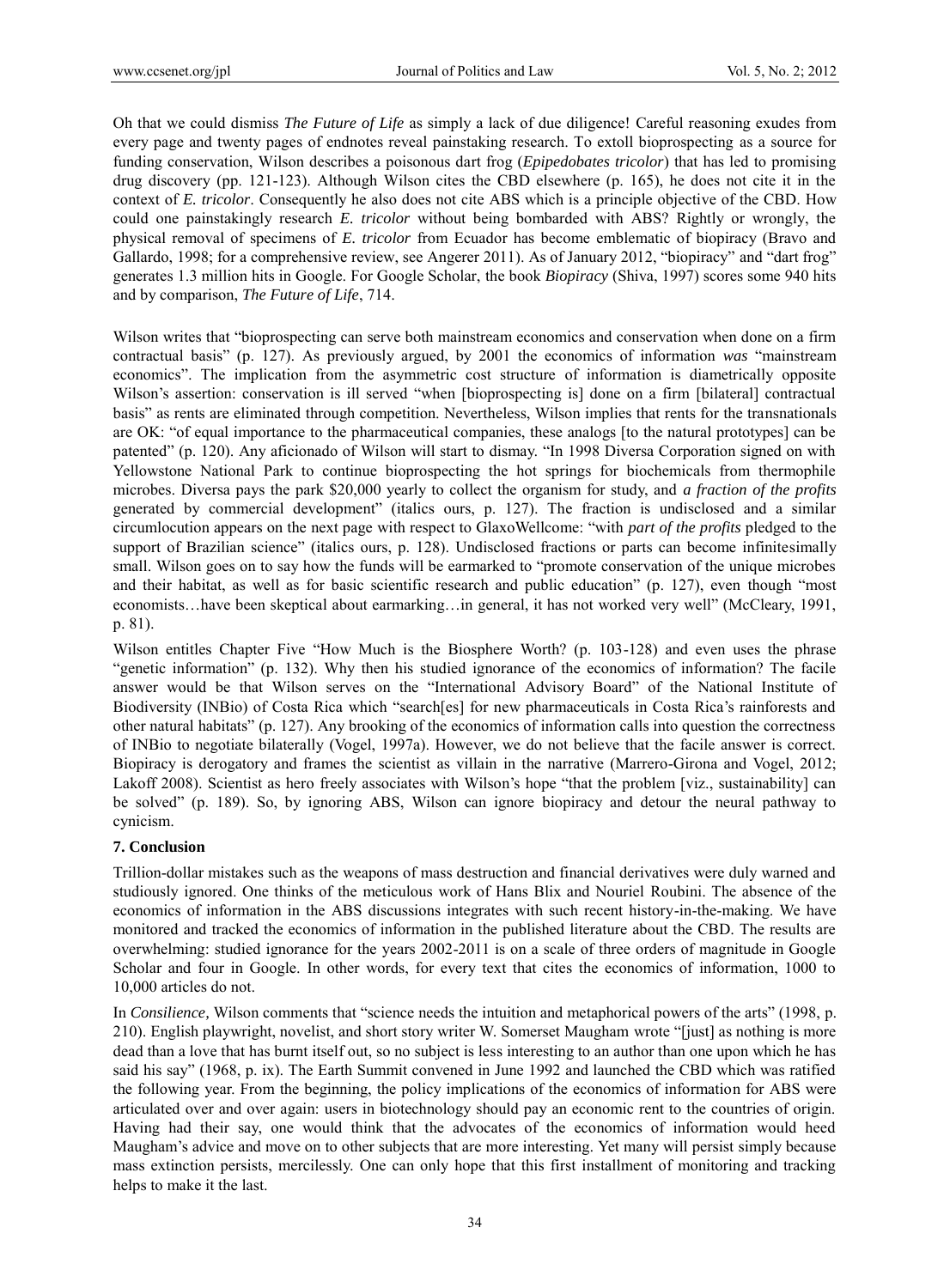#### **Acknowledgement**

Thanks are especially due to Liam Burke for research assistance. Comments to early drafts by Betzaida Ortiz-Carrión, Paul Bayman and Maritza Stanchich were also much appreciated. The usual disclaimer applies.

## **References**

- Angerer, K. (2011). Frog tales–on poison dart frogs, epibatidine, and the sharing of biodiversity. *Innovation: The European Journal of Social Science Research*, *24*(3), 353-369. http://dx.doi.org/10.1080/13511610.2011.592061
- Bauerlein, M. (2011). The research bust. *The Chronicle Review*, B4.
- Bauerlein, M. (2012). Conversation 'measuring the value of Literary research' Mark Bauerlein responds. *The Chronicle Review,* B23.
- Berrett, D. (2012). Economists push for a broader range of viewpoints in their field. *The Chronicle of Higher Education*, A11-A12.
- BISTIC (Bioinformatics and Bioinformatics and Computational Biology Committee). (2000). NIH working definition of bioinformatics and computational biology. Retrieved from http://www.bisti.nih.gov/docs/CompuBioDef.pdf
- Boyle, J. (1992). A theory of law and information: copyright, spleens, blackmail, and insider trading. *California Law Review*, *80*(6), 1413, 1461-1470. Retrieved from http://www.law.duke.edu/boylesite/law&info.htm
- Bravo, E. & L. Gallardo. (1998). Biopiratería/Biopiracy Ecuador: biopiracy of *Epipedobates tricolor*. *GRAIN.*  Retrieved from http://www.grain.org/article/entries/1885-biopiratera-a-biopiracy-ecuador
- Brown, C. T. (2012). Conversation 'measuring the value of literary research', Letter to the Editor.*The Chronicle Review,* B22.
- Coase, R. (1991). Lecture for the Sveriges Riksbank Prize in Economic Sciences in Memory of Alfred Nobel. Retrieved from http://www.nobelprize.org/nobel\_prizes/economics/laureates/1991/coase-lecture.html
- Crick, F. (1970). Central dogma of molecular biology. *Nature,* 227, 561-563. Retrieved from http://profiles.nlm.nih.gov/ps/access/SCBCCH.pdf
- Daly, H. (1977). *Steady-state economics.* San Francisco: W.H. Freeman and Company.
- Daly, H. (1991). *Steady-state economics* (2nded.). Washington, D.C.: Island Press.
- Edwoof. (2012). Conversation 'Measuring the Value of Literary Research', Letter to the Editor. *The Chronicle Review,* B22.
- Frank, R. H. (1995). *The winner-take-all society.* New York: Free Press.
- Johnson, R. (2012). Economists: a profession at sea. *TIME Magazine.* Retrieved from http://business.time.com/2012/01/19/economists-a-profession-at-sea/
- Kolata, G. (2006). Pity the scientist who discovers the discovered. *The New York Times*. Retrieved from http://www.nytimes.com/2006/02/05/weekinreview/05kolata.html?pagewanted=print
- Kuhn, T. (1962). *The structure of scientific revolutions*. Chicago: University of Chicago Press.
- Lakoff, G. (2008). *The political mind.* New York: Penguin.
- Lopez, R.O.P. (2012). Conversation 'measuring the value of literary research', Letter to the Editor. *The Chronicle Review,* B22.
- Lumsden, C. & E. O. Wilson. (1981). *Genes, mind, and culture*. Cambridge: Harvard University Press.
- Marglin. S. (2008). *The dismal science*. Cambridge: Harvard University Press.
- Marrero-Girona, G. & J. Vogel. (2012). Can 'monkey business' resolve the most contentious issue in the Convention on Biological Diversity? *International Journal of Psychological Studies*, *4*(1), 55-65. http://dx.doi.org/10.5539/ijps.v4n1p55
- Marshall, A. (1890). *Principles of economics*. London: Macmillan & Co., Ltd.
- Maugham, W. S. (1968), *Theatre*. London: Heron Books.
- May, C. (2010). *The global political economy of intellectual property rights* (2nded.). USA: Routledge.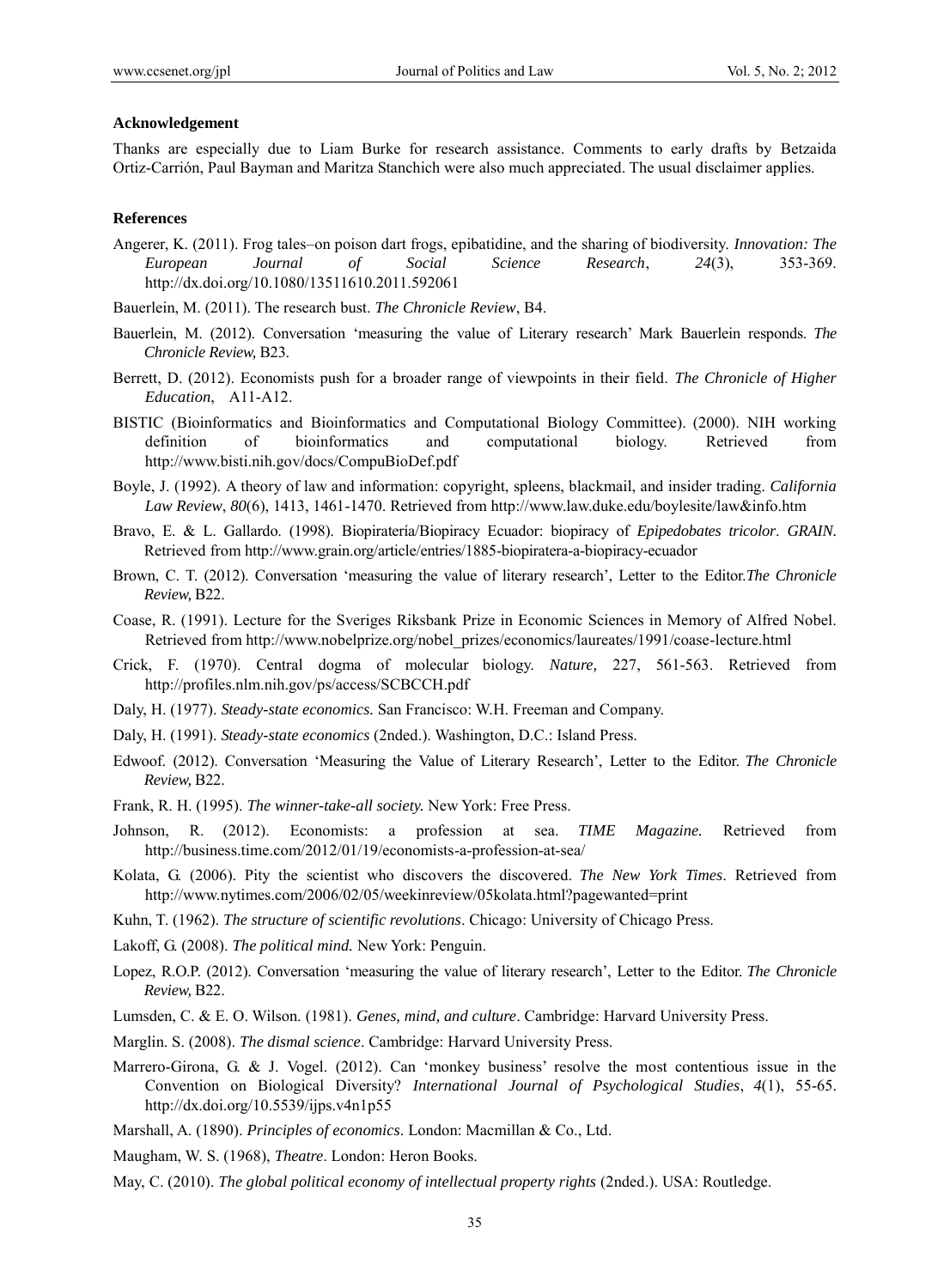- McCleary, W. (1991). The earmarking of government revenue: a review of some World Bank experience. *World Bank Research Observer*, *6*(1), 81-104.
- Monaghan, P. (2003). Taking on 'rational man': dissident economists fight for a niche in the discipline. *The Chronicle of Higher Education*, *49*(20), A12.
- Nelson, C. & S. Watt. (1999). *Academic keywords*. New York: Routledge, 1999.
- Ruiz, M., J. Vogel, & T. Zamudio. (2010). Logic should prevail: a new theoretical and operational framework for the International Regime on Access to Genetic Resources, and the Fair and Equitable Sharing of Benefits. *Initiative for the Prevention of Biopiracy, Research Documents*, *5*(13).
- Samuelson, P. &W. Nordhaus. (2001). *ECONOMICS* (17<sup>th</sup> ed.). New York: McGraw-Hill.
- Samuelson, P. &W. Nordhaus. (2005). *ECONOMICS* (18<sup>th</sup> ed.). New York: McGraw-Hill.
- Schrödinger, E. (1944). *What is life?* Cambridge: Cambridge University Press.
- Shiva, V. (1997). *Biopiracy.* Cambridge: South End Press.
- Simpson, R. D., R.A. Sedjo& J. W. Reid. (1996). Valuing biodiversity for use in pharmaceutical research. *The Journal of Political Economy*, *104*(1), 163-185.
- Skousen, M. (1997). The perseverance of Paul Samuelson's *Economics*. *Journal of Economic Perspectives*, *11*(2), 137-152.
- Stigler, G. (1961). The economics of information. *Journal of Political Economy*, 69, 213-225.
- Stiglitz, J. (2008). Economic foundations of intellectual property rights. *Duke Law Journal*, 57, 1693-1724.
- ten Kate, K., & S.A. Laird. (1999). *The commercial use of biodiversity.* London: Earthscan Publications, Ltd.
- US Department of Health and Human Services. (2008). GenBank celebrates 25 years of service with two-day conference. *NIH News*. Retrieved from http://www.nih.gov/news/health/apr2008/nlm-03.htm
- Vernooy R, E. Haribabu, M. Muller, J. Vogel, P. Hebert, et al. (2010). Barcoding life to conserve biological diversity: beyond the taxonomic imperative. *PLoS Biol* 8(7):e1000417. Retrieved from http://www.plosbiology.org/article/info: doi/10.1371/journal.pbio.1000417
- Vernooy, R & M. Ruiz. (2012). Introduction: widening the horizon. In M. Ruiz and Vernooy, R. (Eds.), *The custodians of biodiversity: sharing access to and benefits of genetic resources*(pp. 3-9). New York: Earthscan.
- Vogel, J & G. B. Ingram. (1993). Biodiversity *vs*. genetically coded functions: the importance of definitions in conservation policy. *Review of European Community and International Environmental Law*, *2*(2), 121-125.
- Vogel, J. (1992a). *Privatisation as a conservation policy.* Melbourne, Australia: CIRCIT.
- Vogel, J. (1992b). A privatização como uma política de conservação. In E. Teixeira (Ed.) *Política Agrícola e Desenvolvimento* (pp. 125-131).Viçosa, Brazil: UFV-FAPEMIG.
- Vogel, J. (1994b). NAFTA and the Theory of Second Best. *DIVERSITY*, *9*(4) & 10(1), 79-80.
- Vogel, J. (1994c). *Privatisation as a conservation policy*: Vogel replies to Revington.*World Rainforest Report* 27, 32-33.
- Vogel, J. (1995). The market alternative to the valuation of biodiversity: the example of Ecuador*. Association of Systematics Collection Newsletter*, 23(5), 66-70.
- Vogel, J. (1997a). White Paper: the successful use of economic instruments to foster the sustainable use of biodiversity: six cases from Latin America and the Caribbean. *Biopolicy Journal*, *2*(5) (PY97005). http://www.bioline.org.br/request?py97005
- Vogel, J. (1997b). Bioprospecting and the justification for a cartel. *Bulletin of the Working Group on Traditional Resource Rights*, 4, 16-17.
- Vogel, J. (1999). The Convention on Biological Diversity and equitable benefit sharing: an economic analysis. In D. A. Posey (Ed.) *Cultural and spiritual values of biodiversity: a complementary contribution to the Global Biodiversity Assessment*(pp. 530-531). Nairobi, Kenya, United Nations Environmental Programme.
- Vogel, J. (2004). Nada en bioprospección tiene sentido excepto a la luz de la economía. *Revista Iberoamericana de Economía Ecológica* (*REDIBEC)* 1. Retrieved from http://www.redibec.org/archivos/revista/articulo4.pdf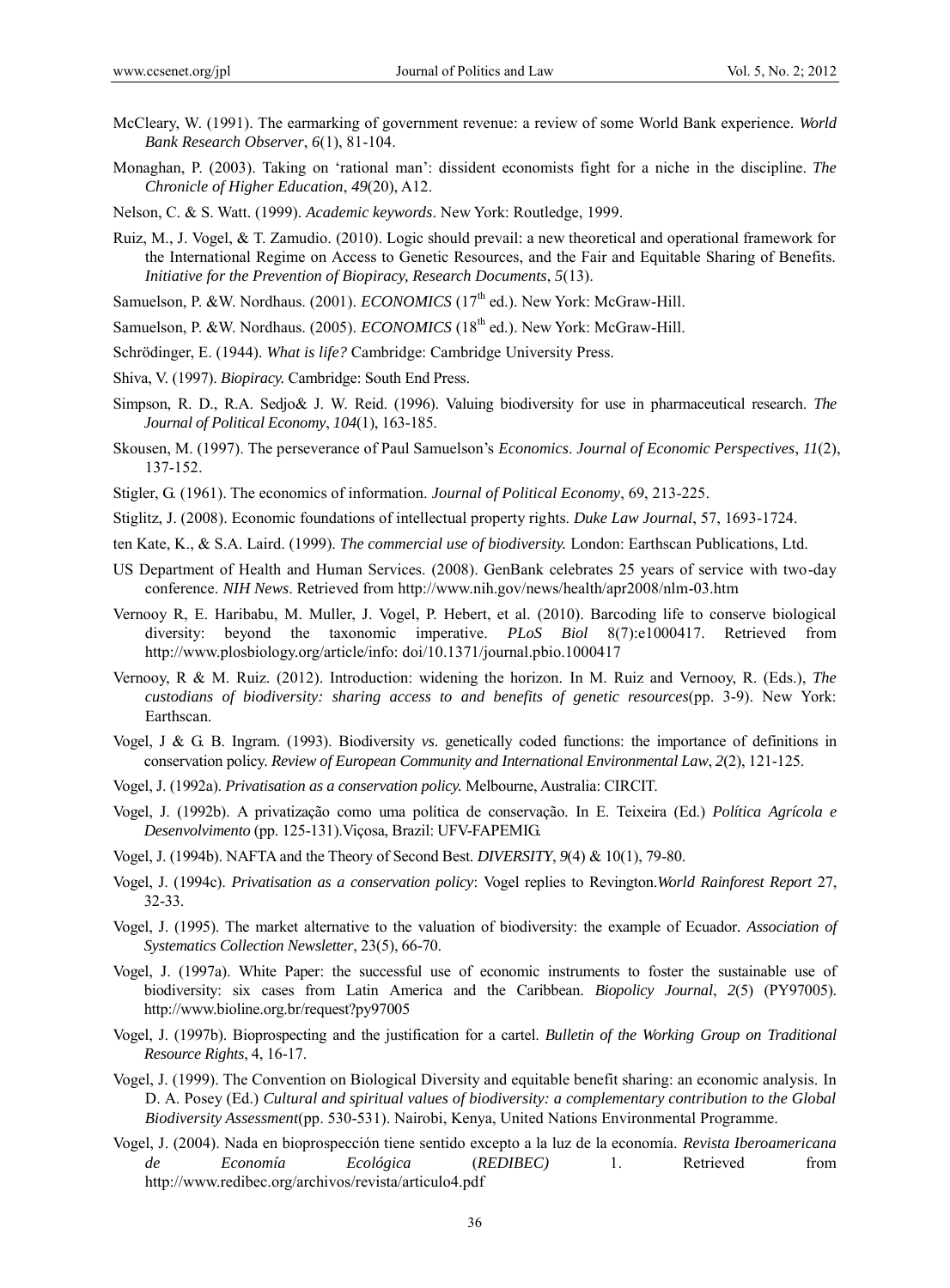- Vogel, J. (2005). Sovereignty as a Trojan horse: How the Convention on Biological Diversity morphs biopiracy into biofraud. In B. A. Hocking (Ed.) *Unfinished constitutional business? Rethinking indigenous self-determination* (pp. 228-247)*.* Australia: Aboriginal Studies Press.
- Vogel, J. (2007a). Reflecting financial and other incentives of the TMOIFGR: the biodiversity cartel. In M. Ruiz and I. Lapeña (Eds.) .*A Moving Target: Genetic Resources and Options for Tracking and Monitoring their International Flows*(pp. 47-74)*.* Gland, Switzerland: IUCN. Retrieved from <http://data.iucn.org/dbtw-wpd/edocs/EPLP-067-3.pdf> Retrieved in Spanish from [http://cmsdata.iucn.org/downloads/eplp\\_67\\_3\\_sp.pdf](http://cmsdata.iucn.org/downloads/eplp_67_3_sp.pdf) Retrieved in French from [http://cmsdata.iucn.org/downloads/eplp\\_67\\_3\\_fr.pdf](http://cmsdata.iucn.org/downloads/eplp_67_3_fr.pdf)
- Vogel, J. (2007b). From the 'tragedy of the commons' to the 'tragedy of the commonplace': analysis and synthesis through the lens of economic theory. In C. McManis (Ed.), *Biodiversity & law* (pp. 115-136)*.* London: Earthscan.
- Vogel, J. (2008a). The unspeakable economics of ABS. *Bridges*, ICSTD, 12(4). Retrieved in http://ictsd.net/i/news/bridges/27572/
- Vogel, J. (2008b). Nothing in bioprospecting makes sense except in the light of economics. In N. Sunderland, P. Graham, P. Isaacs, and B. McKenna (Eds.), *Toward humane technologies: biotechnology, new media and ethics* (pp. 65-74). Rotterdam: Sense Publishers Series.
- Vogel, J. (2012). Epilogue: Architecture by committee and the conceptual integrity of the Nagoya Protocol. In M. Ruiz and R. Vernooy (Eds.), *The custodians of biodiversity: sharing access to and benefits of genetic resources* (pp. 181-188)*.* New York: Earthscan. Retrieved in http://idl-bnc.idrc.ca/dspace/bitstream/10625/47481/1/IDL-47481.pdf
- Vogel, J. (Ed.) (2000). *The biodiversity cartel.* Quito, Ecuador: CARE.
- Vogel, J. (Ed.) (2010). *The museum of bioprospecting, intellectual property, and the public domain*. London: AnthemPress, 2010.
- Vogel, J. & M. Ruiz. (2010). ¿Prevaleció la lógica en el WG-ABS9? El emergente Régimen Internacional de Acceso a los Recursos Genéticos y la Distribución Justa y Equitativa de Beneficios. In Vitulia Ivone (Ed), *Biodiversidad, biotecnologías y derecho: un crisol para la sustentabilidad* (pp. 217-251). Rome: ARACNE.
- Vogel, J. & M. Ruiz. (2010). Wronged by the wrong language: the International Regime on Access and Benefit Sharing. *BRIDGES* ICTSD. Retrieved in <http://ictsd.org/i/library/90194/> Retrieved in Portuguese from [http://www.migalhas.com.br/dePeso/16,MI123575,91041-Equivocos+e+tropecos+na+escolha+da+Linguag](http://www.migalhas.com.br/dePeso/16,MI123575,91041-Equivocos+e+tropecos+na+escolha+da+Linguagem+O+Regime+Internacional) [em+O+Regime+Internacional](http://www.migalhas.com.br/dePeso/16,MI123575,91041-Equivocos+e+tropecos+na+escolha+da+Linguagem+O+Regime+Internacional) Retrieved in Spanish from [http://la.migalhas.com/mostra\\_noticia\\_articuladas.aspx?cod=149013](http://la.migalhas.com/mostra_noticia_articuladas.aspx?cod=149013)
- Vogel, J., C. Gomides, J. Robles, & C. Muñiz (2008). Geopiracy as an emerging issue in intellectual property rights: the rationale for leadership by small states. *Tulane Environmental Law Journal* 21, 391-406.

| Vogel, J., N Alvarez-Berrío, N. Quiñones-Vilche et al. (2011). The economics of information, studiously ignored |           |                |            |      |
|-----------------------------------------------------------------------------------------------------------------|-----------|----------------|------------|------|
| in the Nagoya Protocol on Access and Benefit Sharing. Law Environment and Development (LEAD)                    |           |                |            |      |
| Journal (7/1), 51-65. Retrieved in http://www.lead-journal.org/content/11052.pdf Retrieved in Spanish from      |           |                |            |      |
| http://www.lead-journal.org/content/11052a.pdf                                                                  | Retrieved | 1n             | Portuguese | from |
| http://www.lead-journal.org/content/11052c.pdf                                                                  | Retrieved | <sub>1</sub> n | French     | from |
| http://www.lead-journal.org/content/11052b.pdf                                                                  | Retrieved | 1n             | Arabic     | from |
| http://www.lead-journal.org/content/11052d.pdf                                                                  | Retrieved | in             | Chinese    | from |
| http://www.lead-journal.org/content/11052e.pdf                                                                  |           |                |            |      |

- Vogel, J.H. (1994a). *Genes for sale.* New York: Oxford University Press.
- Webopedia.com. (2012).A word definition from Webopedia Computer Dictionary. Retrieved in http://www.webopedia.com/TERM/S/search\_engine.html
- Wilson, E.O. (1992). *The diversity of life.* New York: W.W. Norton & Company.
- Wilson, E.O. (1994). *The naturalist*. Washington, D.C.: Island Press.
- Wilson, E.O. (1998). *Consilience*. New York: Knopf.
- Wilson, E.O. (2002). *The future of life.* New York: Vintage Books.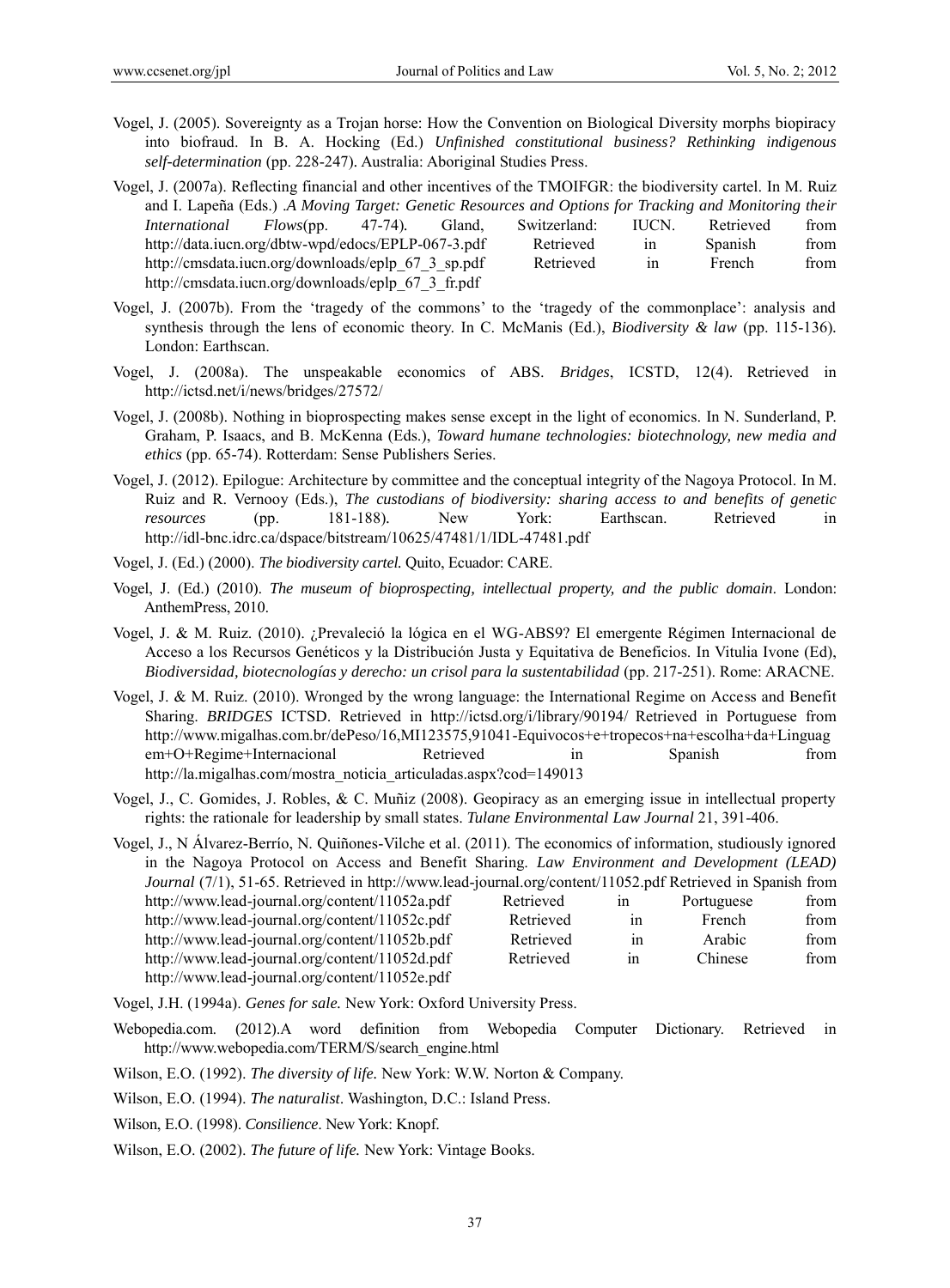#### **Notes**

Note 1. The estimate is based upon the impressions by the third author who has participated as either an advisor in the Ecuadorian delegation or an academic observer for the Facultad Latinoamericana de Ciencias Sociales-Ecuador and the University of Puerto Rico-Río Piedras in COPII, COPIII, COPIV, COPVIII, COPIX and COPX as well as several preparatory meetings from 1994 through 2010.

Note 2. Mark Skousen (1997, p. 137) reports that *ECONOMICS* appears in 41 languages. However, www.worldcat.org lists only 21 translated editions worldwide. Regardless of the true number, the textbook is a classic in university education.



versity"<br>of Inforr



Graphs 3 and 4

"Convention on Biological Diversity" + "sharing" + "benefit" + "Genetic Information" + "Economics of Information"



<sup>&</sup>quot;Convention on Biological Diversity" + "sharing" + "benefit" + "Genetic Information" - "Economics of Information"